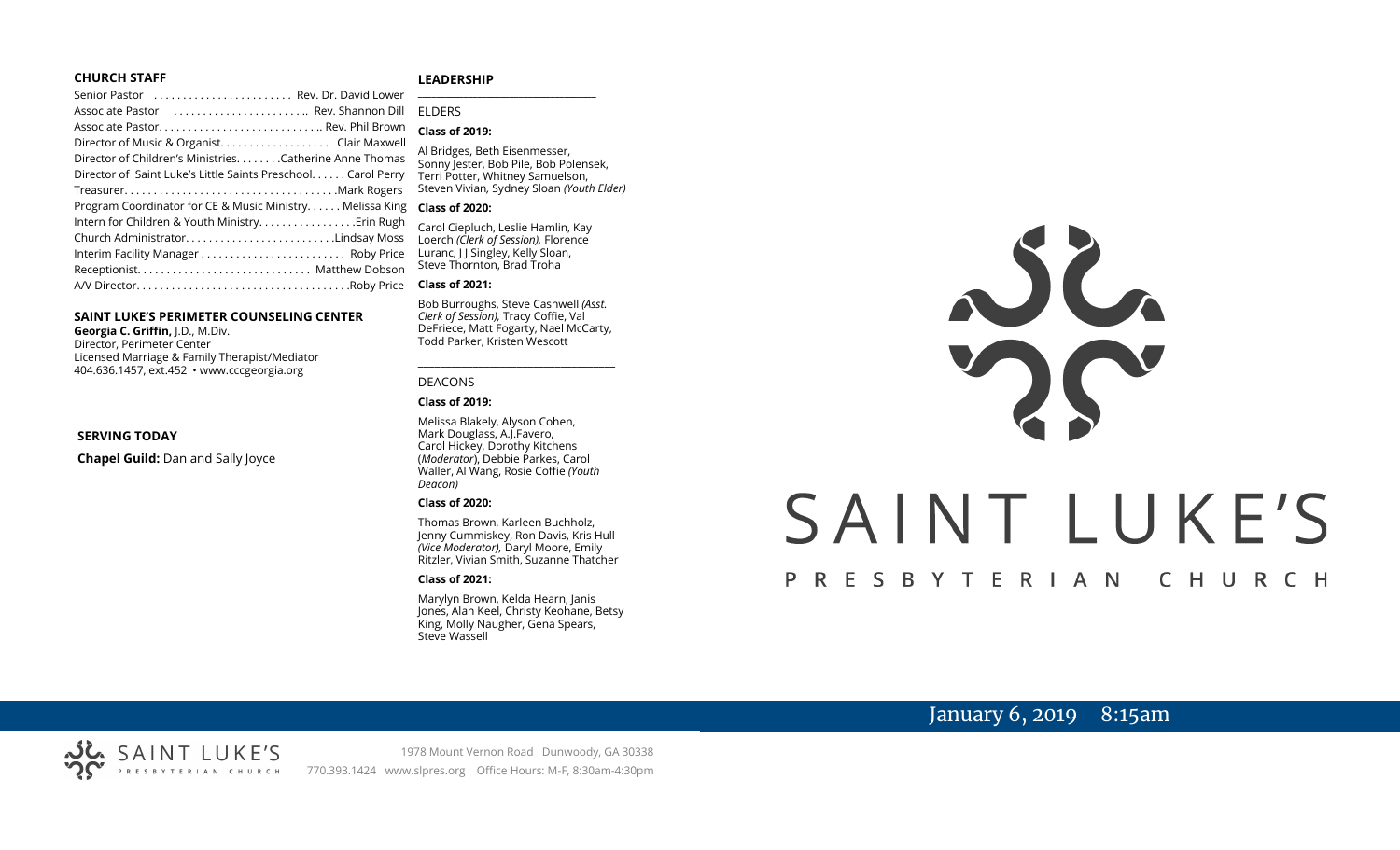

1978 Mount Vernon Road • Dunwoody, Georgia 30338 770.393.1424 • www.slpres.org

## **January 6, 2019**

Epiphany of the Lord

#### **Liturgical Color:** White

*Liturgical colors can orient us to the season of the church year and help to engage the sense of sight in worship. White is used for special days and events, such as Christmas and Easter.*

#### **SUNDAY SCHEDULE**

8:15am Chapel Communion Service 9:15am Sunday School 10:30am Sanctuary Worship Service *Nursery available at all services and Sunday School.* 

## MISSION

Responding to God's call and empowered by the Holy Spirit, we invite all to join us in knowing, serving, and sharing Jesus Christ here and around the world.

#### VISION

To be a beacon of faith, hope, and love– every member an active disciple in Christ's ministry.

## **WELCOME, GUESTS!**

We are delighted you are worshipping with us.

**DURING** the Welcome, please print the requested information on the Friendship Pad and pass the Friendship Pad down the pew.

**AFTER** the worship service, please join us outside the Chapel where our Pastors will be available to answer questions and provide you with a loaf of freshly-baked bread.

#### **FOR MORE** information about our programs, ministries or membership, please

contact one of our Pastors at 770.393.1424, or visit our website: slpres.org.

## **THAT ALL MAY WORSHIP**

**ASSISTIVE** hearing devices, large print hymnals, large print bulletins and back cushions are available. Please contact an usher for further assistance.  $\Box$ 

**CHILDREN** are a precious part of our church family, and we welcome them in worship. Worship activity sheets and tactile activities are available on the table just outside the Chapel doors. For your convenience, there is a Family Restroom located in the administrative office's hallway, on the first floor, near the main lobby.

## **SAINT LUKE'S LITTLE SAINTS PRESCHOOL & KINDERGARTEN**

#### **Registration for the 2019~2020 school year is coming in January!**

Our accredited program honors the individuality of the child as we prepare each student for elementary school. Children ages 12 months through Kindergarten enjoy learning in our beautiful classrooms under the guidance of our dedicat-

Saint Luke's Little Saints

**REGISTRATION DATES: January 22nd** (Church Members)

ed and experienced teachers.

**January 23rd** (Current Families) **January 24th** (New Families)

For further information and to arrange a tour, please contact Carol Perry, Director: 770.393.1424 x240 or [carolperry@slpres.org.](mailto:carolperry@slpres.org)

#### **INFORMATION FOR ALL TARTAN TROT SUPPORTERS**

#### **1 - REGISTER FOR THE RACE**

We need runners! If you are a sponsor, please use the promo code already provided to you by email to take advantage of your complimentary race registrations! It's a perk of being a Sponsor. Use them yourself or give them away. You can register here: [https://raceroster.com/events/2019/16889/tartan](https://raceroster.com/events/2019/16889/tartan-trot-5k10k)-trot-5k10k

#### **2 - BECOME A SPONSOR OR PAY YOUR PLEDGE**

There is still time to sponsor. Please feel free to do so online through Realm or using a pledge card. If you have already pledged, just a friendly reminder that you may fulfill your pledge online through Realm or you can drop a check off in the collection plate or the church office. Be sure to write "Tartan Trot 2018" in the memo line.

#### **3 - VOLUNTEER**

Look for information about volunteer opportunities in January!

#### **4 - CYCLEBAR**

Mark your calendars! Join us at Cyclebar (4794 Ashford Dunwoody Rd, Dunwoody, GA 30338 )at 1:00 p.m. on **Saturday, January 12**. Rides will be \$20 and all proceeds will benefit Tartan Trot. Registration link: <https://bit.ly/2RQwzAm>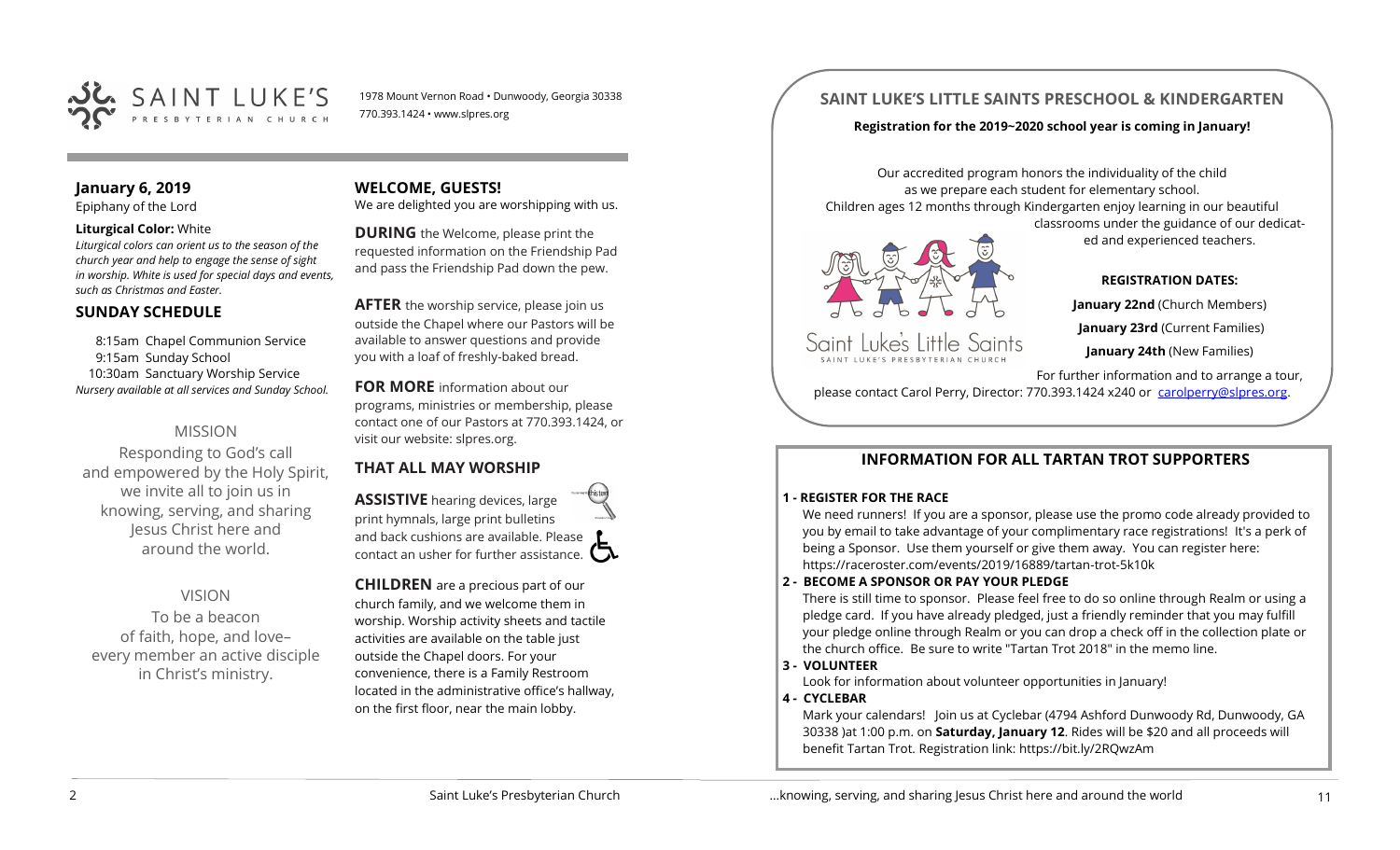**2019 COMMITMENT UPDATE** —We are grateful for the positive and generous response of so many folks to this year's commitment campaign. Pledges as of December 8th totaled \$1,080,157 from 151 individuals or families. So many of you have increased your pledges by 7% or more; just what we requested and prayed for. **THANK YOU for supporting God's work here at Saint Luke's**. Our goal is to reach \$1.368 million, so we are not done yet. Last year we received 200 pledges and our hope is the remaining members who have not turned in their pledges will match or increase their commitment 7% for 2019 if they are able. A 7% increase in giving will allow to us fund our anticipated 2019 budget, more than 7% will allow Saint Luke's to do even more! We are coming to the end of the commitment season and we will begin to finalize budgets for 2019 based on the final results from this year's campaign. To those who have not yet responded, open your hearts and let's make it happen! Submit your pledge via Realm at slpres.org or on the mobile app, send a confidential email to [commitment@slpres.org](mailto:commitment@slpres.org) or by submitting a pledge form to the church office.

**MARRIAGE RETREAT— FEBRUARY 8-10, 2019—**Whether you are newly married wanting to know more about what's ahead, parents in the midst of busyness looking to reconnect, or just want to have a weekend away with your spouse join us at Calloway Gardens for the **Better Marriages retreat, February 8-10, 2019.** You can stroll through the gardens, attend workshops designed to enrich your marriage, and meet great people! Register now! For any questions email or call Bob and Christine Crutchfield at 770-364-8079 and [Gafrog01@hotmail.com.](mailto:Gafrog01@hotmail.com) 

**CHILLY? CHILI! —** Adults are invited to the home of Mary and Billy Martin for a Chili Supper on **Saturday, January 26, from 6:30pm-9pm**, \$7.50/person at the door. Please RSVP on the church web site or contact Mary Martin at [marymckeemartin@gmail.com](mailto:marymckeemartin@gmail.com) or Faye Cashwell at [faye@cashwellhome.com.](mailto:faye@cashwellhome.com)

**SUNDAY, JANUARY 27, HOW LONG DOES IT TAKE TO MAKE 10,000 SANDWICHES? —** Come and find out at the annual Presbyterian Women (PW) Sandwich Project. We'll be making sandwiches for hungry folks around Atlanta that will be distributed to four home-less shelters. Both young and old can help make sandwiches, so plan to attend! The fun starts at 9:30am. In the Great Hall. Additionally, this winter weather is cold, so we'll be collecting mittens, gloves and men's white tube socks for those in need. See our display in the lobby to sponsor a box of sandwiches for \$25! All donations help offset the cost of sandwiches.

## **In Preparation for Worship**

Let there be an opening into the quiet that lies beneath the chaos, where you find the peace you did not think possible and see what shimmers within the storm. -*"Blessing in the Chaos," Jan Richardson*

**Prelude** Prelude on the Introit for the Epiphany *Maurice Duruflé* 

I

#### **Welcome and Announcements**

*If you are new to Saint Luke's today, welcome, we are so glad you are here! We have a gift of fresh bread we would love to give to you as a token of our gratitude. Please introduce yourself after worship to receive your welcome gift.*

*Please take the time now to fill out the Friendship Pads situated at the end of each pew. Write down your names and pass the pad down the pew, so that you may greet your pew neighbors by name and that we may know you are here.*

## **Call to Worship\***

- Leader: Wise men came from the East to worship one they had never seen.
- **People: They brought rich gifts to one they did not even know.**
- Leader: They were dreamers who saw beyond the facts to the reality.
- **People: And they were forever changed**!

**Opening Hymn #152\*** What Star Is This, with Beams So Bright

## **Call to Confession\***

Leader: The Lord be with you. **People: And also with you.**  Leader: Let us pray.

## **Prayer of Confession\***

Holy God, we bow before you confessing our dim comprehension of truth that has been revealed so clearly. When we could have looked ahead, we fell behind. When we could have viewed the wider picture, we saw only a part. When we could have sensed the Spirit leading, we missed the way. Give us faith that trusts when it cannot see; through the light that lingers when all else fails. **Hear also the personal confessions on our hearts…**

*(Silence is kept for personal reflection.)*

Leader: Lord, in your mercy. **People: Hear our prayer.** Amen.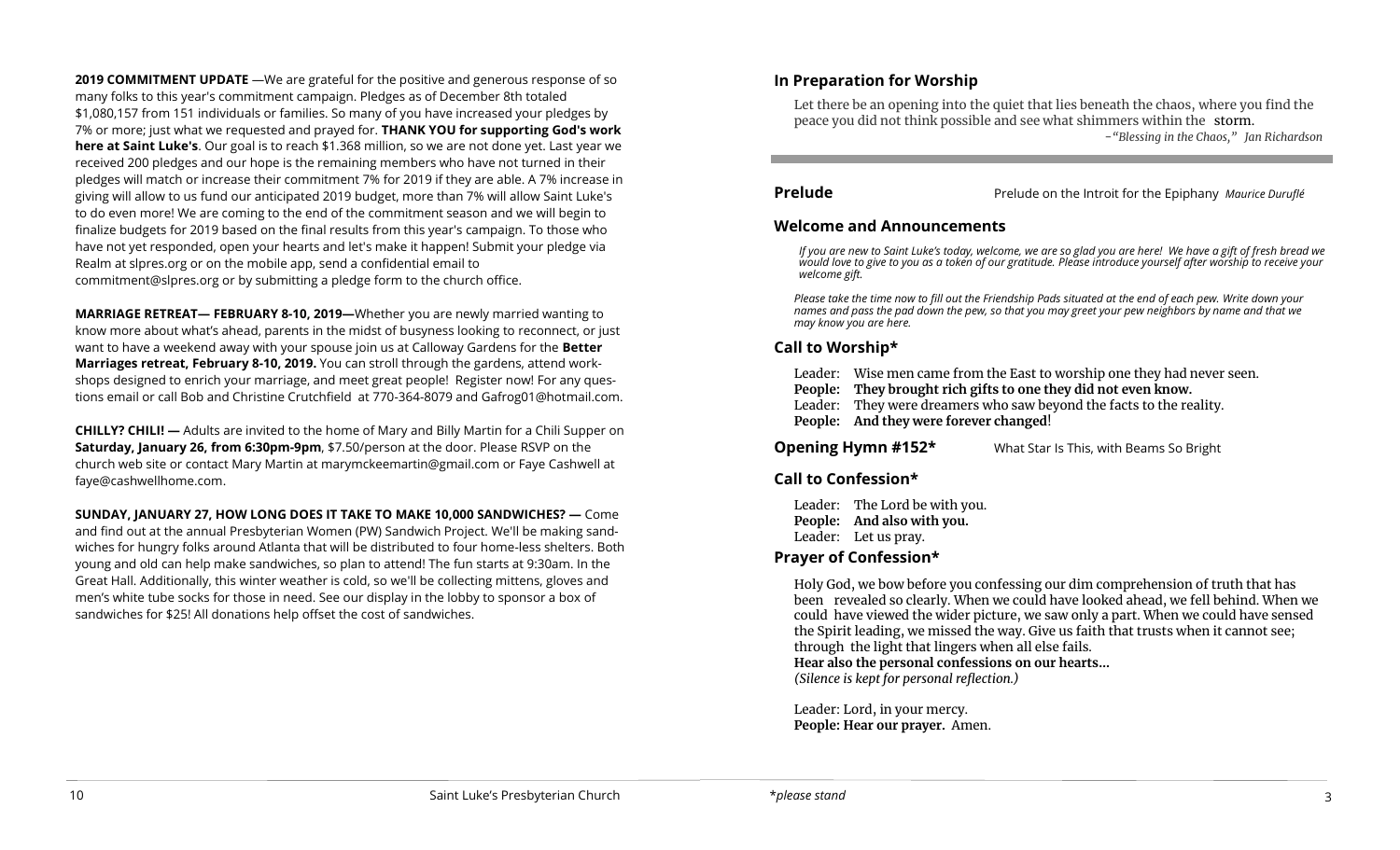## **Assurance of Forgiveness\***

## **Song of Praise #673\*** *stanza 3*



## **Passing the Peace of Christ\***

Leader: May the peace of Christ be with you. **People: And also with you.** 

## **Prayer for Illumination**

#### **Scripture Reading** Matthew 2:1-15, *pg. 2 of the New Testament*

Leader: The Word of the Lord.

**People: Thanks be to God.** 

**Tell Us Our Story Catherine Anne Thomas** 

*Children are always welcome to stay in worship. If preferred, parents may take their child(ren) to child care in Room 114.*

**Sermon Example 3** The Way or Another" Shannon Dill

# MUSIC MINISTRY

**Clair Maxwell clairmaxwell@slpres.org / 770.393.1424 ext. 227** 

 $\_$  , and the set of the set of the set of the set of the set of the set of the set of the set of the set of the set of the set of the set of the set of the set of the set of the set of the set of the set of the set of th

#### **CHOIR NEW YEAR**

Make it one of your new year's resolutions to join a choir! There are spaces open in all our groups, and we would love having you join us. Come as often as you are able, and no experience is necessary. Be a part of our church's music ministry!

| <b>ADULT MINISTRY</b><br><b>Shannon Dill</b> | shannondill@slpres.org / 770.393.1424 ext. 229                                                                                                                                  |
|----------------------------------------------|---------------------------------------------------------------------------------------------------------------------------------------------------------------------------------|
| <b>ADULT SUNDAY SCHOOL</b>                   | Individual classes have begun. Please see the website for a full description of each class.<br>(http://slpres.org/program-ministries/adult-ministry/sunday-school)              |
|                                              | Faith Foundations: Room 232<br>House to House: Room 203<br>Seasons of the Spirit: Room 231/233<br>Soul Food: Room 234/236                                                       |
|                                              | <b>FRIDAY MORNING MEN'S BIBLE STUDY</b>                                                                                                                                         |
|                                              | Fellowship and Bible study every Friday from 6:40-8am in the Parlor with Dan Joyce.                                                                                             |
| <b>BIBLE STUDY: "WAYFARERS"</b>              |                                                                                                                                                                                 |
|                                              | Come join David, Shannon or Phil as this week's preacher leads a study of the scripture for<br>the upcoming Sunday's worship. Meet on Wednesdays at 10am in the church library. |
|                                              |                                                                                                                                                                                 |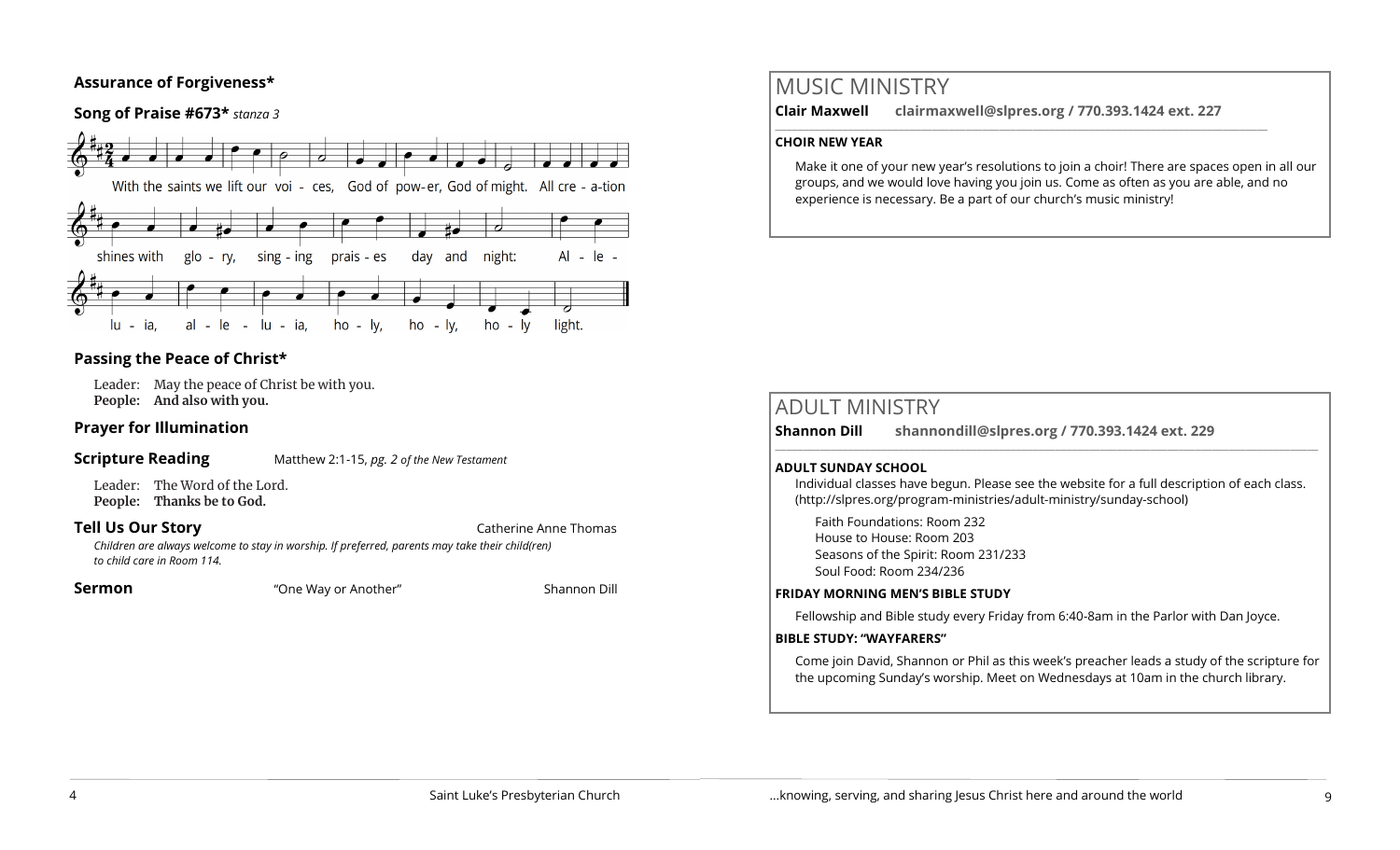# YOUTH MINISTRY

**Phil Brown philbrown@slpres.org / 770.393.1424 ext. 238** 

\_\_\_\_\_\_\_\_\_\_\_\_\_\_\_\_\_\_\_\_\_\_\_\_\_\_\_\_\_\_\_\_\_\_\_\_\_\_\_\_\_\_\_\_\_\_\_\_\_\_\_\_\_\_\_\_\_\_\_\_\_\_\_\_\_\_\_\_\_\_\_\_\_\_\_\_\_\_\_\_\_\_\_\_\_\_\_

#### **HERE'S WHAT'S COMING UP IN YOUTH MINISTRY:**

**January 6** Sunday School 9:15-10:15 NO Youth Group—we will be back at it January 13!

#### **PARENT RETREAT—FEBRUARY 8-10**

A weekend in Montreat, NC focused on parenting kids of all ages. Sponsored by Saint Luke's and other churches around the Southeast. For more information: [www.authenticparents.org](http://www.authenticparents.org)

# S P L A S H ! CHILDREN'S MINISTRIES

**Catherine Anne Thomas cathomas@slpres.org / 770.393.1424 ext. 228 \_\_\_\_\_\_\_\_\_\_\_\_\_\_\_\_\_\_\_\_\_\_\_\_\_\_\_\_\_\_\_\_\_\_\_\_\_\_\_\_\_\_\_\_\_\_\_\_\_\_\_\_\_\_\_\_\_\_\_\_\_\_\_\_\_\_\_\_\_\_\_\_\_\_\_\_\_\_\_\_\_\_\_\_\_\_\_\_\_\_\_\_\_\_\_\_\_\_\_\_\_\_\_\_\_\_** 

#### **JANUARY 6**

Breakfast Club & Sunday School Resume

#### **JANUARY 6—SACRAMENT SUNDAY**

Our next Sacrament Sunday is TODAY and will focus on Communion. All children ages PreK through  $3<sup>rd</sup>$  grade are invited to join us today and for future worship work shops, held on the **first Sunday of the month,** after Tell Us Our Story at 10:30am worship. We will focus on Communion in January and February; and Baptism will be our topic in March, April, and May. We will learn the hows and the whys of these important sacraments through stories, games, and other activities. For more information, please contact [cathomas@slpres.org.](mailto:cathomas@slpres.org)

#### **VBS 2018—ROAR!**

Save the date: June 10-13, 2019! Registration opens March 1.

## **Affirmation of Faith\*** Nicene Creed

**We believe in one God, the Father, the Almighty, maker of heaven and earth of all that is, seen and unseen. We believe in one Lord, Jesus Christ, the only Son of God, eternally begotten of the Father, God from God, Light from Light, true God from true God, begotten, not made, of one Being with the Father; through him all things were made. For us and for our salvation he came down from heaven, was incarnate of the Holy Spirit and the Virgin Mary and became truly human. For our sake he was crucified under Pontius Pilate; he suffered death and was buried. On the third day he rose again in accordance with the Scriptures; he ascended into heaven and is seated at the right hand of the Father. He will come again in glory to judge the living and the dead, and his kingdom will have no end. We believe in the Holy Spirit, the Lord, the giver of life, who proceeds from the Father and the Son, who with the Father and the Son is worshiped and glorified, who has spoken through the prophets. We believe in one holy catholic and apostolic church. We acknowledge one baptism for the forgiveness of sins. We look for the resurrection of the dead, and the life of the world to come. Amen. Offering Invitation**  *Giving is a tangible sign of worship. If you give electronically, there is a blue, laminated, electronic giving card in the pew rack to place in the offering plate as it is passed.*

## **Offertory**

## **Song of Thanksgiving**